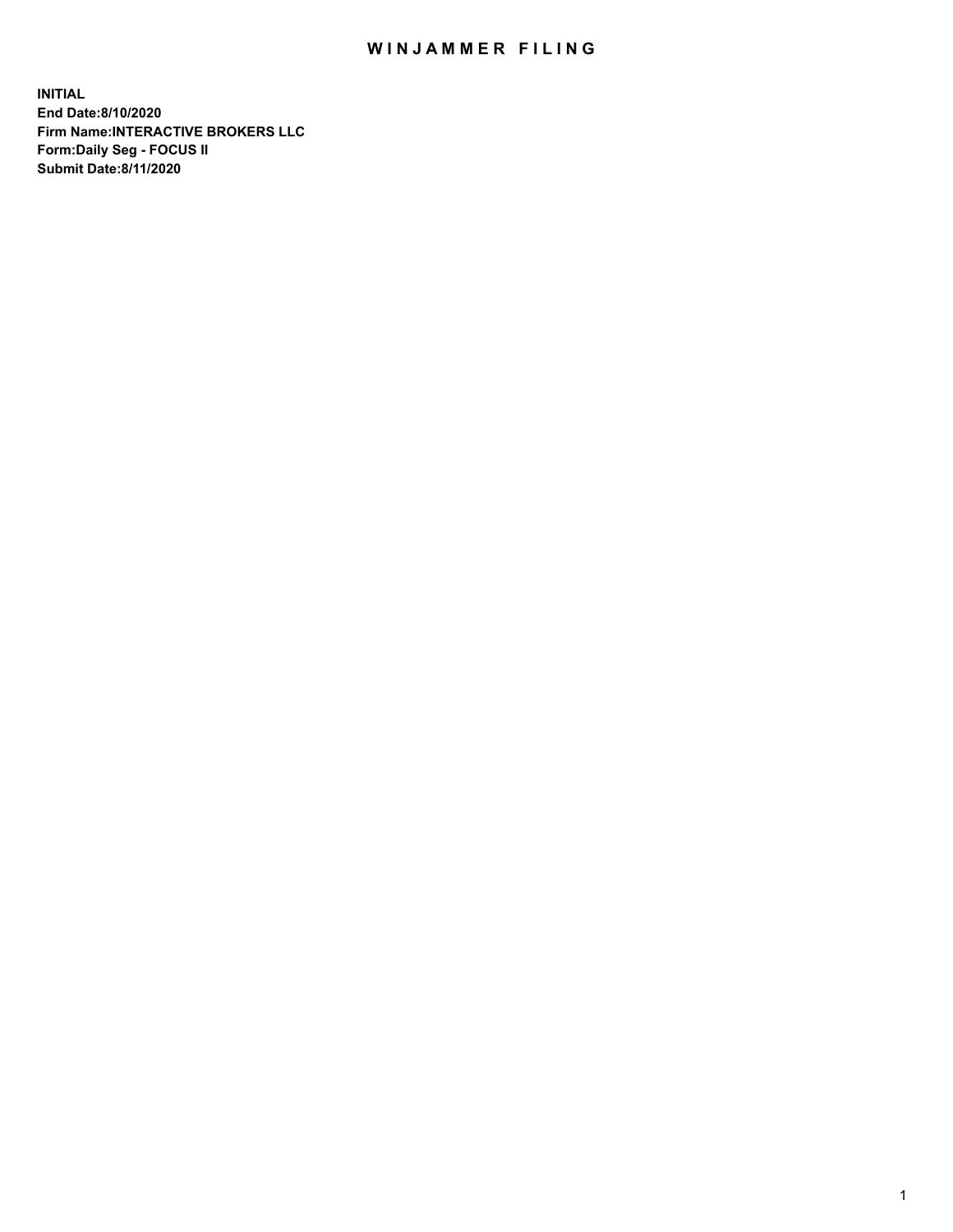**INITIAL End Date:8/10/2020 Firm Name:INTERACTIVE BROKERS LLC Form:Daily Seg - FOCUS II Submit Date:8/11/2020 Daily Segregation - Cover Page**

| Name of Company                                                                                                                                                                                                                                                                                                                | <b>INTERACTIVE BROKERS LLC</b>                                                                 |
|--------------------------------------------------------------------------------------------------------------------------------------------------------------------------------------------------------------------------------------------------------------------------------------------------------------------------------|------------------------------------------------------------------------------------------------|
| <b>Contact Name</b>                                                                                                                                                                                                                                                                                                            | James Menicucci                                                                                |
| <b>Contact Phone Number</b>                                                                                                                                                                                                                                                                                                    | 203-618-8085                                                                                   |
| <b>Contact Email Address</b>                                                                                                                                                                                                                                                                                                   | jmenicucci@interactivebrokers.c<br>om                                                          |
| FCM's Customer Segregated Funds Residual Interest Target (choose one):<br>a. Minimum dollar amount: ; or<br>b. Minimum percentage of customer segregated funds required:% ; or<br>c. Dollar amount range between: and; or<br>d. Percentage range of customer segregated funds required between:% and%.                         | $\overline{\mathbf{0}}$<br>$\overline{\mathbf{0}}$<br>155,000,000 245,000,000<br>00            |
| FCM's Customer Secured Amount Funds Residual Interest Target (choose one):<br>a. Minimum dollar amount: ; or<br>b. Minimum percentage of customer secured funds required:%; or<br>c. Dollar amount range between: and; or<br>d. Percentage range of customer secured funds required between:% and%.                            | $\overline{\mathbf{0}}$<br>$\overline{\mathbf{0}}$<br>80,000,000 120,000,000<br>0 <sub>0</sub> |
| FCM's Cleared Swaps Customer Collateral Residual Interest Target (choose one):<br>a. Minimum dollar amount: ; or<br>b. Minimum percentage of cleared swaps customer collateral required:% ; or<br>c. Dollar amount range between: and; or<br>d. Percentage range of cleared swaps customer collateral required between:% and%. | $\frac{0}{0}$<br>0 <sub>0</sub><br>0 <sub>0</sub>                                              |

Attach supporting documents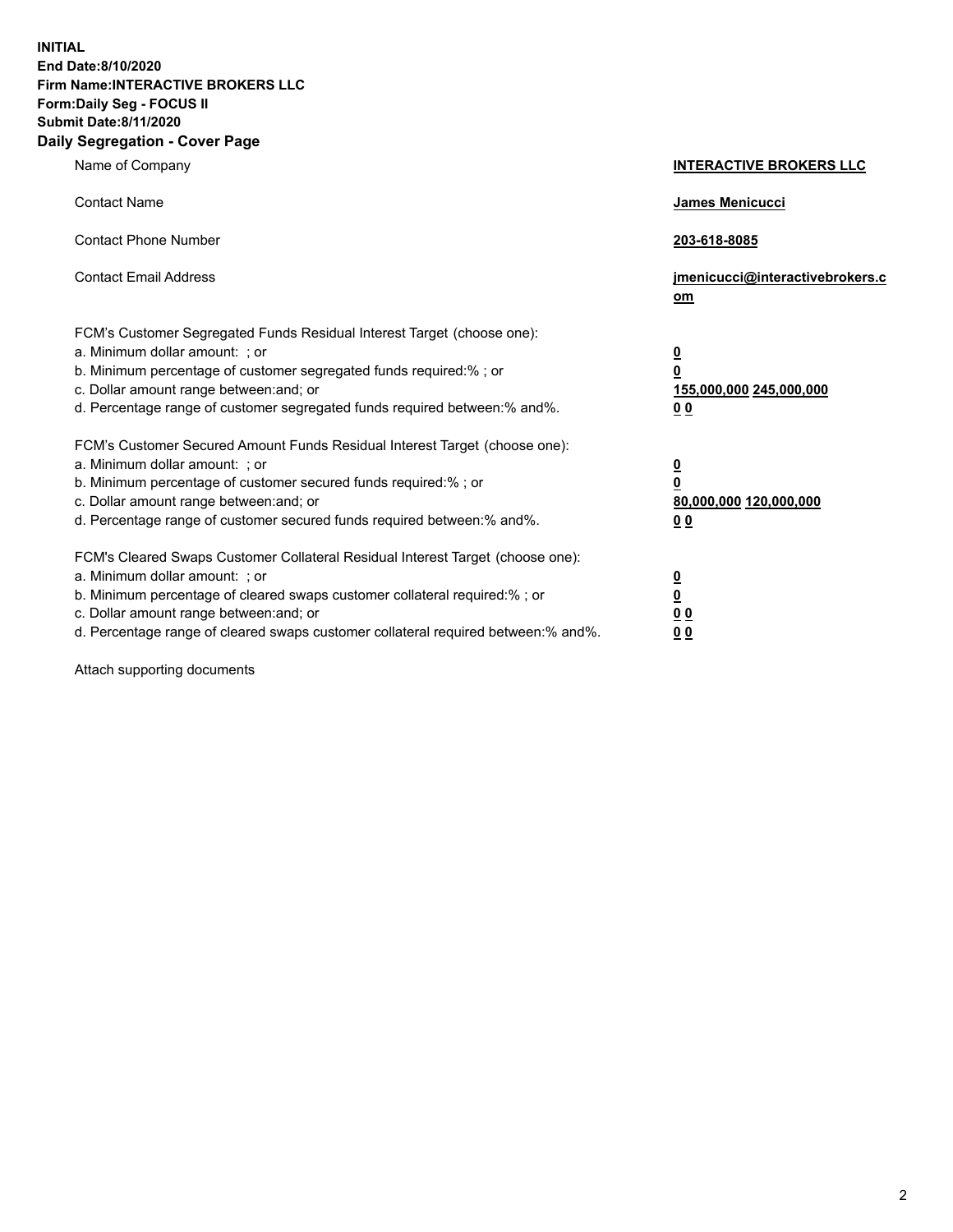## **INITIAL End Date:8/10/2020 Firm Name:INTERACTIVE BROKERS LLC Form:Daily Seg - FOCUS II Submit Date:8/11/2020 Daily Segregation - Secured Amounts**

|     | Daily Jegiegation - Jeculeu Alliounts                                                                   |                               |
|-----|---------------------------------------------------------------------------------------------------------|-------------------------------|
|     | Foreign Futures and Foreign Options Secured Amounts                                                     |                               |
|     | Amount required to be set aside pursuant to law, rule or regulation of a foreign                        | $0$ [7305]                    |
|     | government or a rule of a self-regulatory organization authorized thereunder                            |                               |
| 1.  | Net ledger balance - Foreign Futures and Foreign Option Trading - All Customers                         |                               |
|     | A. Cash                                                                                                 | 623,203,369 [7315]            |
|     | B. Securities (at market)                                                                               | $0$ [7317]                    |
| 2.  | Net unrealized profit (loss) in open futures contracts traded on a foreign board of trade               | -1,360,527 [7325]             |
| 3.  | Exchange traded options                                                                                 |                               |
|     | a. Market value of open option contracts purchased on a foreign board of trade                          | 3,305,280 [7335]              |
|     | b. Market value of open contracts granted (sold) on a foreign board of trade                            | -1,584,188 [7337]             |
| 4.  | Net equity (deficit) (add lines 1. 2. and 3.)                                                           | 623,563,934 [7345]            |
| 5.  | Account liquidating to a deficit and account with a debit balances - gross amount                       | 4,453 [7351]                  |
|     | Less: amount offset by customer owned securities                                                        | 0 [7352] 4,453 [7354]         |
| 6.  | Amount required to be set aside as the secured amount - Net Liquidating Equity                          | 623,568,387 [7355]            |
|     | Method (add lines 4 and 5)                                                                              |                               |
| 7.  | Greater of amount required to be set aside pursuant to foreign jurisdiction (above) or line             | 623,568,387 [7360]            |
|     | 6.                                                                                                      |                               |
|     | FUNDS DEPOSITED IN SEPARATE REGULATION 30.7 ACCOUNTS                                                    |                               |
| 1.  | Cash in banks                                                                                           |                               |
|     | A. Banks located in the United States                                                                   | 106,301,199 [7500]            |
|     | B. Other banks qualified under Regulation 30.7                                                          | 0 [7520] 106,301,199 [7530]   |
| 2.  | Securities                                                                                              |                               |
|     | A. In safekeeping with banks located in the United States                                               | 479,905,200 [7540]            |
|     | B. In safekeeping with other banks qualified under Regulation 30.7                                      | 0 [7560] 479,905,200 [7570]   |
| 3.  | Equities with registered futures commission merchants                                                   |                               |
|     | A. Cash                                                                                                 | $0$ [7580]                    |
|     | <b>B.</b> Securities                                                                                    | $0$ [7590]                    |
|     | C. Unrealized gain (loss) on open futures contracts                                                     | $0$ [7600]                    |
|     | D. Value of long option contracts                                                                       | $0$ [7610]                    |
| 4.  | E. Value of short option contracts<br>Amounts held by clearing organizations of foreign boards of trade | 0 [7615] 0 [7620]             |
|     | A. Cash                                                                                                 |                               |
|     | <b>B.</b> Securities                                                                                    | $0$ [7640]<br>$0$ [7650]      |
|     | C. Amount due to (from) clearing organization - daily variation                                         | $0$ [7660]                    |
|     | D. Value of long option contracts                                                                       | $0$ [7670]                    |
|     | E. Value of short option contracts                                                                      | 0 [7675] 0 [7680]             |
| 5.  | Amounts held by members of foreign boards of trade                                                      |                               |
|     | A. Cash                                                                                                 | 160,581,133 [7700]            |
|     | <b>B.</b> Securities                                                                                    | $0$ [7710]                    |
|     | C. Unrealized gain (loss) on open futures contracts                                                     | 4,017,307 [7720]              |
|     | D. Value of long option contracts                                                                       | 3,305,280 [7730]              |
|     | E. Value of short option contracts                                                                      | -1,584,188 [7735] 158,284,918 |
|     |                                                                                                         | [7740]                        |
| 6.  | Amounts with other depositories designated by a foreign board of trade                                  | $0$ [7760]                    |
| 7.  | Segregated funds on hand                                                                                | $0$ [7765]                    |
| 8.  | Total funds in separate section 30.7 accounts                                                           | 744,491,317 [7770]            |
| 9.  | Excess (deficiency) Set Aside for Secured Amount (subtract line 7 Secured Statement                     | 120,922,930 [7380]            |
|     | Page 1 from Line 8)                                                                                     |                               |
| 10. | Management Target Amount for Excess funds in separate section 30.7 accounts                             | 80,000,000 [7780]             |
| 11. | Excess (deficiency) funds in separate 30.7 accounts over (under) Management Target                      | 40,922,930 [7785]             |
|     |                                                                                                         |                               |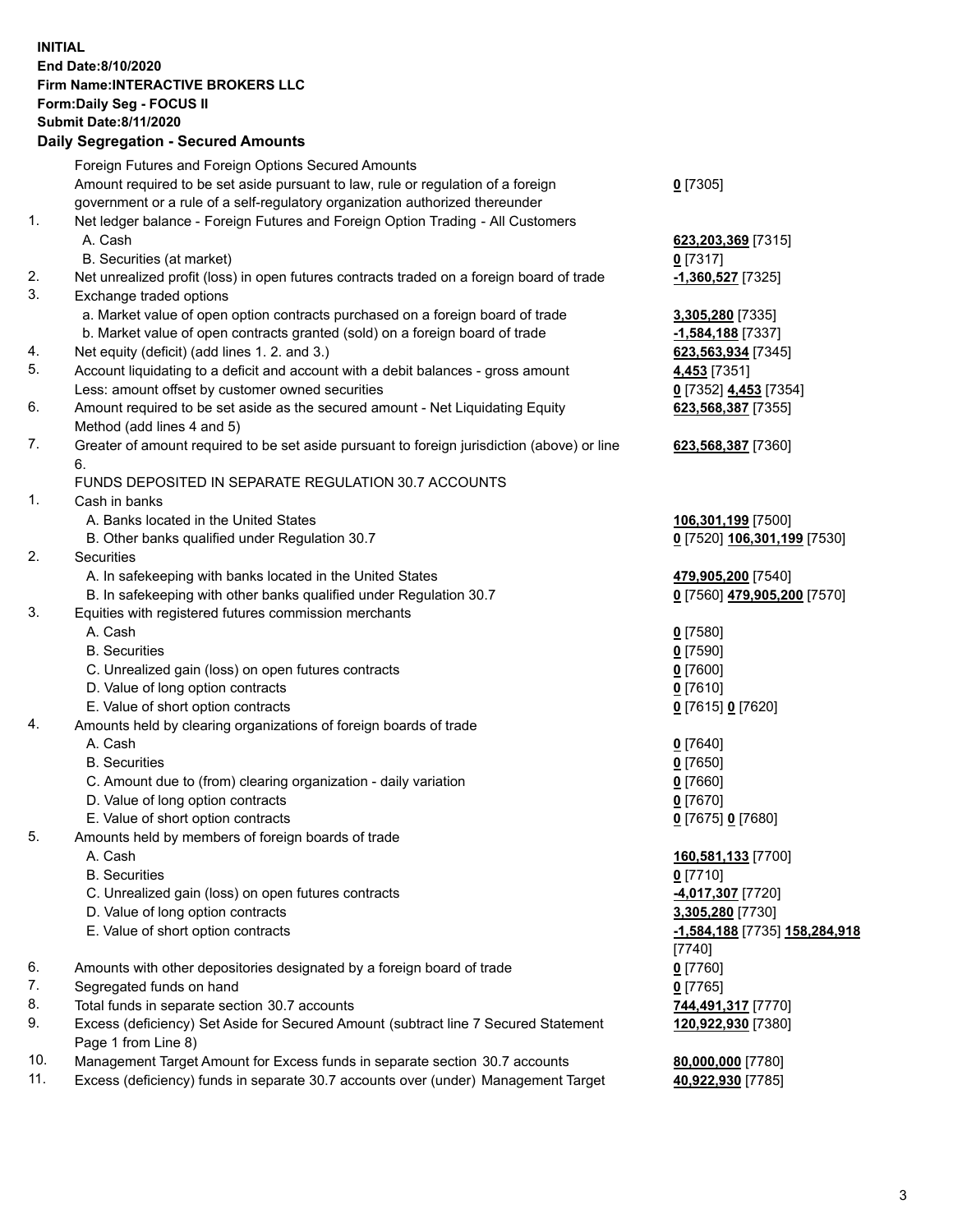**INITIAL End Date:8/10/2020 Firm Name:INTERACTIVE BROKERS LLC Form:Daily Seg - FOCUS II Submit Date:8/11/2020 Daily Segregation - Segregation Statement** SEGREGATION REQUIREMENTS(Section 4d(2) of the CEAct) 1. Net ledger balance A. Cash **5,326,980,804** [7010] B. Securities (at market) **0** [7020] 2. Net unrealized profit (loss) in open futures contracts traded on a contract market **210,236,241** [7030] 3. Exchange traded options A. Add market value of open option contracts purchased on a contract market **329,804,159** [7032] B. Deduct market value of open option contracts granted (sold) on a contract market **-275,393,936** [7033] 4. Net equity (deficit) (add lines 1, 2 and 3) **5,591,627,268** [7040] 5. Accounts liquidating to a deficit and accounts with debit balances - gross amount **6,168,527** [7045] Less: amount offset by customer securities **0** [7047] **6,168,527** [7050] 6. Amount required to be segregated (add lines 4 and 5) **5,597,795,795** [7060] FUNDS IN SEGREGATED ACCOUNTS 7. Deposited in segregated funds bank accounts A. Cash **1,250,321,949** [7070] B. Securities representing investments of customers' funds (at market) **2,476,717,465** [7080] C. Securities held for particular customers or option customers in lieu of cash (at market) **0** [7090] 8. Margins on deposit with derivatives clearing organizations of contract markets A. Cash **7,850,832** [7100] B. Securities representing investments of customers' funds (at market) **2,015,459,257** [7110] C. Securities held for particular customers or option customers in lieu of cash (at market) **0** [7120] 9. Net settlement from (to) derivatives clearing organizations of contract markets **-4,386,466** [7130] 10. Exchange traded options A. Value of open long option contracts **329,612,387** [7132] B. Value of open short option contracts **-275,363,920** [7133] 11. Net equities with other FCMs A. Net liquidating equity **0** [7140] B. Securities representing investments of customers' funds (at market) **0** [7160] C. Securities held for particular customers or option customers in lieu of cash (at market) **0** [7170] 12. Segregated funds on hand **0** [7150] 13. Total amount in segregation (add lines 7 through 12) **5,800,211,504** [7180] 14. Excess (deficiency) funds in segregation (subtract line 6 from line 13) **202,415,709** [7190] 15. Management Target Amount for Excess funds in segregation **155,000,000** [7194] 16. Excess (deficiency) funds in segregation over (under) Management Target Amount **47,415,709** [7198]

Excess